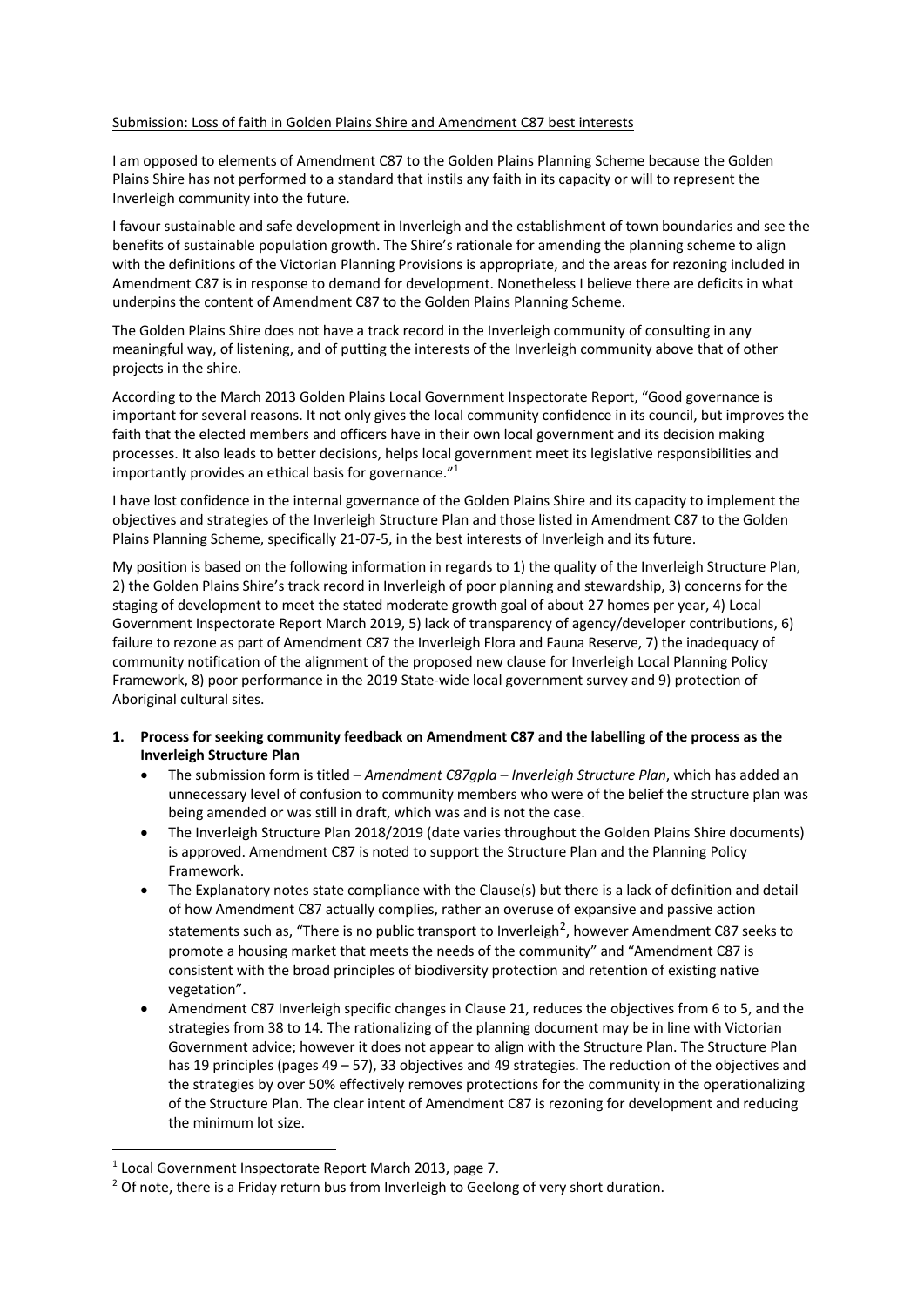- The Amendment C75 Panel accepted the argument against the deferral of Amendment C75 because the amendment conformed with the then existing structure plan (2005)<sup>3</sup>.
- The conformity of Amendment C87 with the Inverleigh Structure Plan 2018/2019 is untested.
- Amendment C87 also removes any reference to policy guidelines, application of zones and overlays or implementation and further strategic work. It is not clear where this information will appear in planning documents available to residents of Inverleigh once development overlays are removed.
- I have concerns arsing from the complete removal of strategies related to The Inverleigh Fauna and Flora Reserve. The area is managed by Parks Victoria, however the decisions and impacts of Amendment C87 approval will affect this area and vice versa.
- It is also unclear why the Golden Plains Shire in its stated goal of reassuring the Inverleigh Community of its future, that it has chosen to not address the rezoning of the northern area of the Inverleigh Fauna and Flora Reserve from farming zone to align it with the rest of the Reserve which is zoned as public conservation and resource zone.
- The Structure Plan lists the Inverleigh Community Plan as a key reference point in strategic plans and representation of the community's priorities, however it is a 2013 document, is therefore 6 years old and was, according to the document itself, to be updated every two years (page 6). There is no evidence there has been an evaluation of priorities met or of their ongoing relevance.
- The map included in the Structure Plan is incorrect and Inverleigh local residents have already met with Golden Plains Shire strategic planning staff, in an attempt to point out the factual errors and request corrections. It is a reasonable expectation that the approval of Amendment C87, in the context of the explanatory notes stating a new Inverleigh Structure Plan will not occur for another 15 years and will likely only be triggered by a lack of available land for further development, be based on a factual accurate Structure Plan. 4
- The inadequacy of the community notification of the alignment of the proposed new clause for the Inverleigh Local Planning Policy Framework. It is noted on the Golden Plains Shire website at the bottom of Amendment C87 Explanatory notes that, "The Local Planning Policy Framework (LPPF) is currently under review and there is potential that the changes from the LPPF review will coincide with changes resulting from Amendment C87 gpla. A draft of the proposed new clause for Inverleigh under the LPPF review is provided below."<sup>5</sup> Reference to policy guidelines, application of zones and overlays and further strategic work is not included as is clarity about community feedback.

# **2. A track record of poor planning and stewardship**

- Inverleigh Streetscape was an urban/suburban design completed by MESH, the same company who completed the development feasibility study<sup>6</sup> referred to in the Inverleigh Structure Plan. The streetscape plan was set aside following a coordinated community pushback and forced consultation and is yet to be removed from the Structure Plan<sup>7</sup>.
- The streetscape plan was not developed in consultation with the Inverleigh community and included design changes that lacked any common sense or reflected the activities that make up Inverleigh. Examples include farming equipment being unable to move along the Hamilton Highway; the wind turbine transport from Corio Quay not being able to park or move safely along the Hamilton Highway, and reduction of the truck, transport and tourist van parking.
- Most importantly, this streetscape plan was not funded, was best described as aspirational and the plan development cost upwards of \$70,000. Money that could have been directed to fixing drains and roads and general maintenance which has not been maintained to standards for years<sup>8</sup>, refer transcript of community meeting.

<sup>3</sup> Golden Plains Planning Scheme Amendment C75 Panel Report 28 March 2018, page 13.

<sup>4</sup> www.goldenplains.vic.gov.au/sites/default/files/C87gpla%20Explanatory%20Report.pdf

<sup>5</sup> www.goldenplains.vic.gov.au/sites/default/files/C87gpla%20Explanatory%20Report.pdf Strategic planning page - www.goldenplains.vic.gov.au/residents/my-home/planning/strategic-planning, downloaded 30 September 2019

<sup>6</sup> Inverleigh Structure Plan - Development Feasibility Study Package - Attachment K.

<sup>7</sup> Strategic planning page - www.goldenplains.vic.gov.au/residents/my-home/planning/strategic-planning, downloaded 30 September 2019

<sup>8</sup> Golden Plains Shire confirmed minutes 23 July 2019.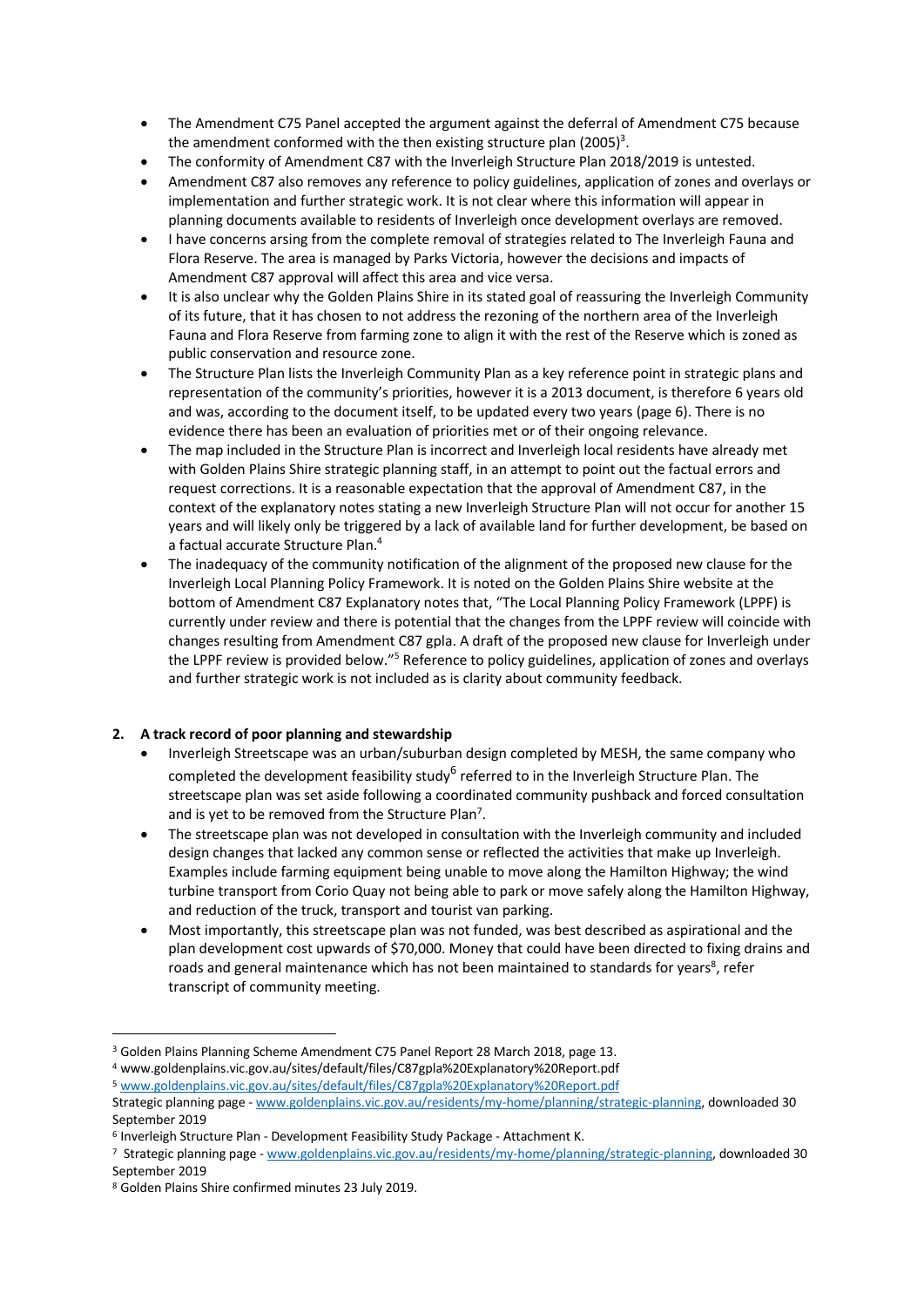• Very recently the Golden Plains Shire has requested community input into the Inverleigh Works Plan via a survey on social media and its website giving the community opportunity to identify 1) potholes of concern, 2) select between recycled plastic bollards, seats or treated wood and 3) if we want a bike rack. It goes on to say:

> To deliver significant improvement to drainage in the Inverleigh Streetscape would require structural infrastructure such as kerb and challenging [sic]. During the community consultation in March, survey respondents clearly started [sic] they did not want major infrastructure changes in downtown Inverleigh. Within the current annual road and drainage maintenance program budget, Council will complete a routine clean out of the drains in downtown Inverleigh in 2019.

- I believe that this is not an accurate reflection of the community consultation regarding drainage, which included fixing the worst areas of the drains. A clean out of the drains as part of the maintenance program should have long been a routine maintenance scheduled task which was completed, and it has not been. I admit however it is an actual promise of action when compared to the streetscape plan, which was unfunded, aspirational and inappropriate.
- The open drains and repeated flooding on parts of Common Road since earlier greenfield development9 could have been reduced if compliance with the *Infrastructure Design Manual,* which the Golden Plains Shire signed up to in 2013, was required as part of the development plan, associated schedules and enforced prior to compliance certification.
- The corrective action undertaken by Golden Plains Shire to fix the open drains and flooding on parts of Common Road does not comply with the *Infrastructure Design Manual*, results in pooling for longer than recommended, was inadequately completed<sup>10</sup>, and not risk assessed<sup>11</sup> because there was not enough money. The current community response and concerns over safety would have been avoided.
- The Golden Plains Shire includes the *Infrastructure Design Manual* as a reference document*.*  According to the Golden Plains Shire*, "*Reference documents provide background information to assist in understanding the context within which a particular policy or provision has been framed. Reference documents have only a limited role in decision making as they are not part of the planning scheme. They do not have the same status of incorporated documents or carry the same weight."<sup>12</sup> This allows the Golden Plains Shire to not meet the requirements of the *Infrastructure Design Manual.*
- The Schedule 16 to Clause 43.04 Development Plan Overlay for Hopes Plains Road is the only Schedule to date that has included the requirement for compliance with the *Infrastructure Design Manual*, which may suggest some improvement in expectation from the strategic planning staff and commitment by the Golden Plains Shire.
- Inadequate planning and costing of infrastructure requirements associated with new subdivisions, and specification of developer contributions resulted in \$300,000 being diverted (following Ministerial approval with Council deeming there was no higher priority applicable under the Country Roads and Bridges program) from the allocated funding share under the Country Roads and Bridges program to pay for the shortfall for the roundabout in Bannockburn, which was noted by VicRoads to be directly attributable to the Golden Plains Shires lack of planning, "56. (i) VicRoads have also stated that the current traffic volumes at the intersections are primarily due to the extensive residential developments in Bannockburn, for which Council should have planned better in terms of developer contributions to fund expected infrastructure."13
- The lack of maintenance and improvements to roads in Inverleigh and district is reflected in it 2018 Customer Satisfaction Survey results of unsealed roads, sealed local roads, community decisions, consultation and engagement and lobbying identified as the areas for focus and improvement<sup>14</sup>.
- The Structure Plan is in the main unfunded and Golden Plains Shire has not provided detail or strategic planning in how it will secure or work with the community to secure the funding.
- The Inverleigh Community Plan 2013, listed short term priorities for the community which included a focus on roads, parking, drainage, walking tracks etc. Some have been achieved, however some of the

<sup>9</sup> Golden Plains Planning Scheme Amendment C74 Panel Report sections 4.3 and 4.4.

<sup>10</sup> Infrastructure Design Manual sections 12.9.2, 20.3.3, 20.3.4, 20.3.5.

<sup>11</sup> Golden Plains Shire minutes 23 July 2019.

<sup>12</sup> Golden Plains Shire website downloaded 4 October 2018.

<sup>13</sup> Golden Plains Shire minutes 28 January 2014.

<sup>14</sup> J006-43 Customer Satisfaction Survey 2018 – Golden Plains Shire, page 14.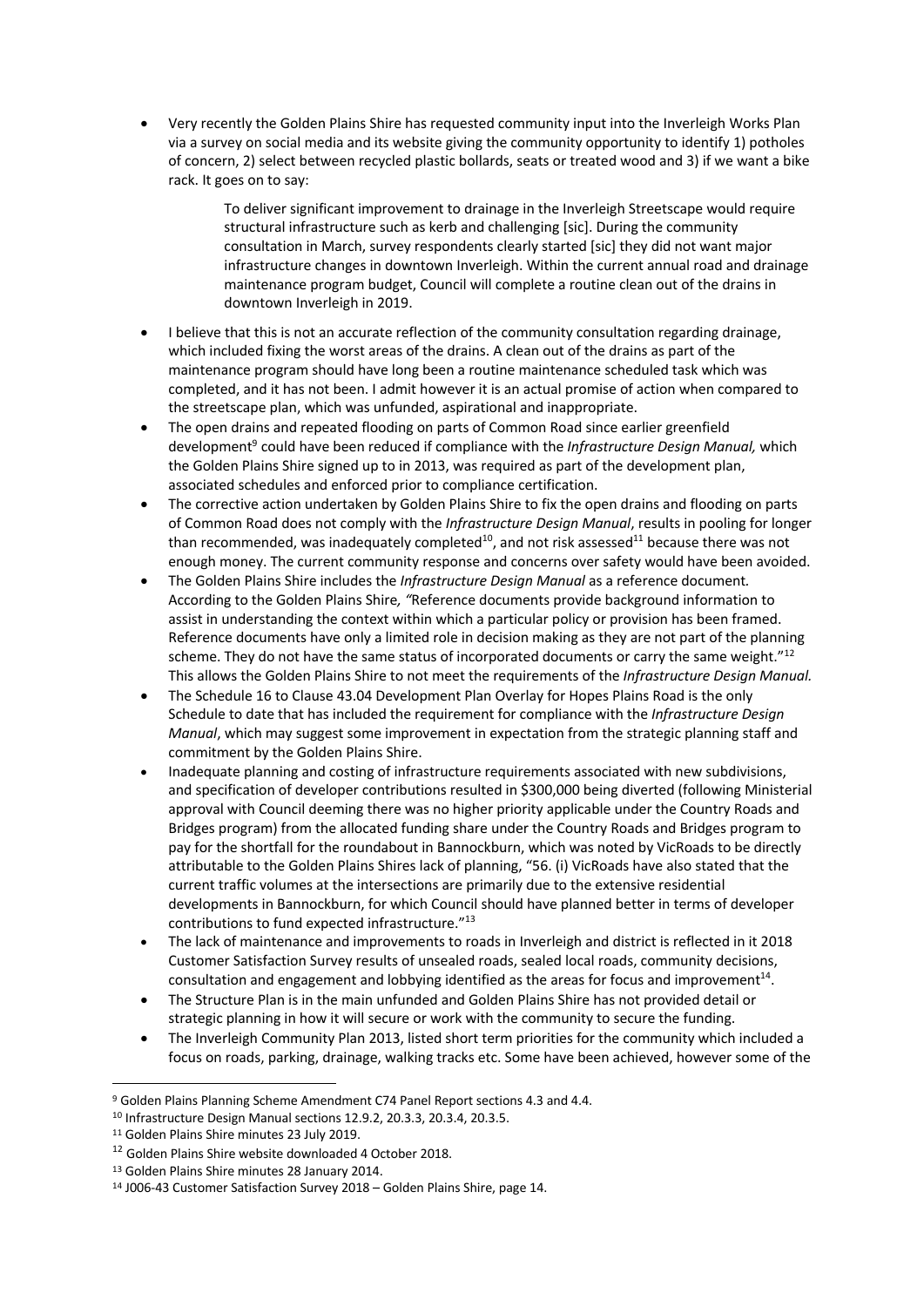basic priorities such as the school crossing improvements; drainage works to fix clogging and outflow from the primary school have not. School children still on wet days have to walk around flooded paths at the school crossing.

• My confidence in adherence to the spirit of reasoning in approving Amendment C74 by the Panel is low. According to the Panel report, the objections were rejected in relation to bushfire and gave the following rationale:

> However, under Clause 32.03-3 (Subdivision), the minimum lot size defaults to the Schedule to the zone, which for Inverleigh refers to the ISP, which designates lots sizes of 1 to 2 hectares $15$ .

The policy requires buffer zones around future subdivisions close to the Inverleigh Nature Conservation Reserve and Inverleigh Golf Course and vegetation management with a minimum lot size of 2 hectares for lots adjacent to these areas $^{16}$ .

The Amendment is supported by strategic directions in the Golden Plains Planning Scheme for the site to be rezoned and developed for low density residential development. The current minimum lots sizes under the Low Density Residential Zone (LDRZ) of 1 to 2 hectares (2.5 to 5 acres) allows the site to be developed in a manner that reflects the character and amenity of Inverleigh. The application of the Development Plan Overlay Schedule 16 (DPO16) will guide how the site can be developed in a manner responsive to bushfire risk and stormwater management $^{17}$ .

• The Panel noted:

The Amendment (C74) does not propose to alter the Schedule to the LDRZ hence low density residential subdivision, under the Amendment, is limited to 1 to 2 hectares. These limits reduce the extent of population growth that might be exposed to bushfire risk. They also allow space on lots and between dwellings in subdivision design to manage vegetation and put in place appropriate bushfire protection measures.<sup>18</sup>

- According to the Golden Plains Shire<sup>19</sup> the Amendment C74/Schedule 16 development plan is yet to be received.
- It is unclear if the minimum lot size reduction to 0.4 hectares will enable the building of lots in this subdivision that are outside of the Panel's recorded 1 - 2 hectare lot sizes that afforded a protection that would reduce the extent of population growth that might be exposed to bushfire risk etc.
- It is also a fact that the lot size of 1 2 hectares is not clearly articulated in Schedule 16 to Clause 43.04 of the Golden Plains Shire Planning Scheme.
- It is not unreasonable for me to believe that a delay in submitting the development plan may include some intent to take advantage of the Amendment C87, 0.4-hectare minimum lot size, which would undermine the Panel's rationale for deciding bushfire safety would be ensured by lot sizes of 1-2 hectares. I do not know that this is the case, but if it is it suggests an abject disregard for the safety of the Inverleigh community.

## **3. Staging of development**

• A staging plan is required as part of a development plan prior to obtaining a permit however there is no clear staging plan for Inverleigh over the life of the structure plan which would support the Golden Plains Shire's position that decisions will not be made in isolation without regard to the big picture<sup>20</sup>. The Inverleigh Structure Plan identifies the goal for growth over a 15-year period (which aligns with Victorian Planning Provisions 11.02-1S) and a forecast of dwellings over 20 years at about 27 new houses per year.<sup>21</sup>

<sup>&</sup>lt;sup>15</sup> Golden Plains Planning Scheme Amendment C74 Panel Report, page 11.

<sup>&</sup>lt;sup>16</sup> Golden Plains Planning Scheme Amendment C74 Panel Report, page 18.

<sup>&</sup>lt;sup>17</sup> Golden Plains Planning Scheme Amendment C74 Panel Report, page 1 and 10.

<sup>&</sup>lt;sup>18</sup> Golden Plains Planning Scheme Amendment C74 Panel Report, page 22.

<sup>&</sup>lt;sup>19</sup> Email from Senior Strategic Planner Golden Plains Shire in confirming the EPA Contamination Report was part of the Schedule 16 which was yet to be received, dated 26 September 2019.

<sup>20</sup> Inverleigh Structure Plan 2018/?2019 – page 5.

<sup>&</sup>lt;sup>21</sup> Inverleigh Structure Plan, page 38, "Planning is required to ensure there is sufficient land available to meet forecast demand and to plan to accommodate projected population growth over at least a 15-year period providing clear direction on locations where growth should occur."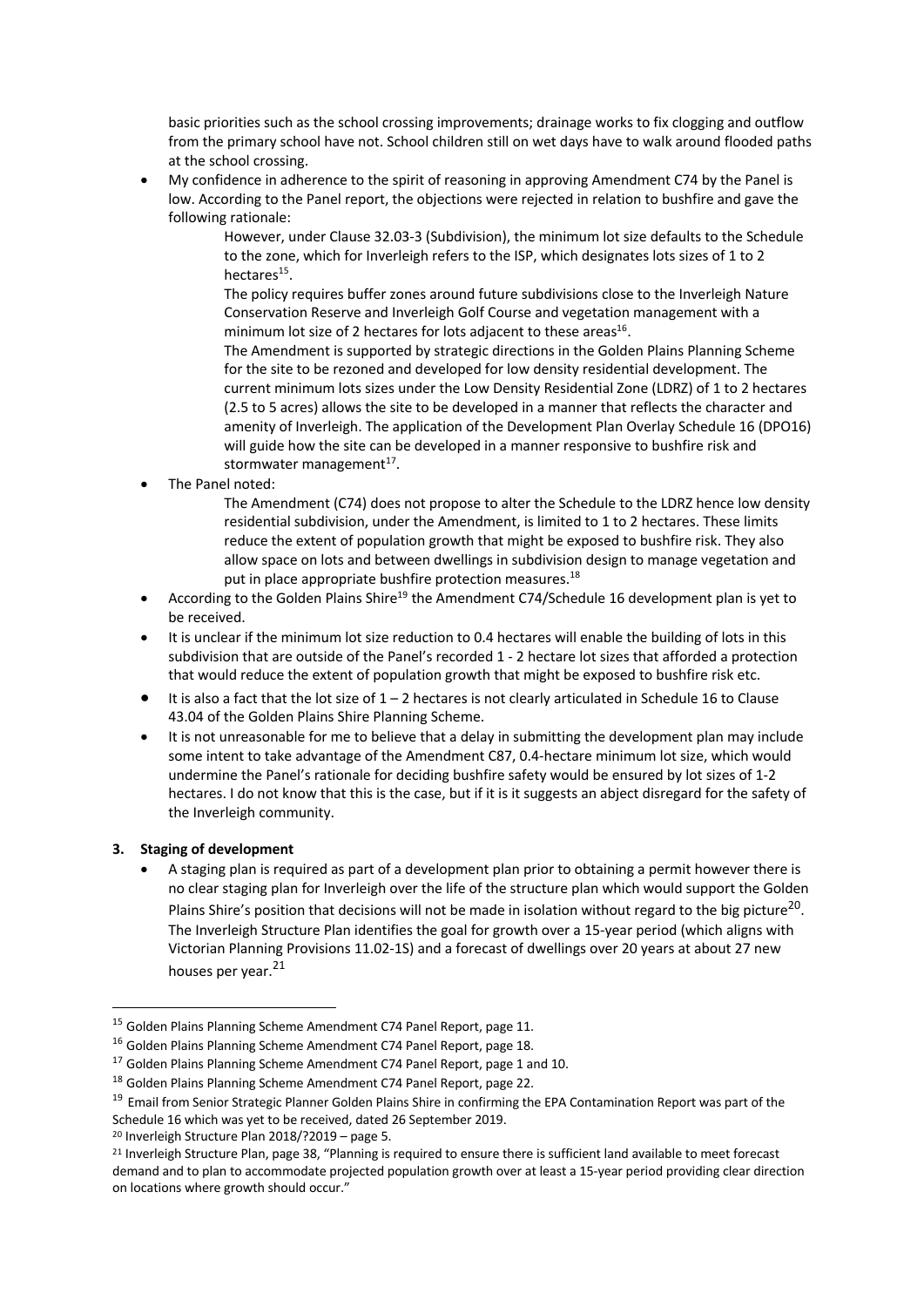- The requirement for residential land is across the whole of the Golden Plains Shire and Inverleigh is assigned 525 lots proposed through Potential Growth Areas 1, 2 and 3 with unknown additional numbers through Potential Growth Areas 4, 5 and 6. The subdivision at 385 Common Road was rezoned in Amendment C75 from farming to low density residential and expression of interest is already underway. Hopes Plains Road was rezoned from farming to low density residential in Amendment C74 and the development plan and Schedule 16 requirements are yet to be submitted.<sup>22</sup>
- This situation will provide the opportunity for agency/developer(s) to be building across both new subdivisions and releasing land at rates greater than the stated moderate goal of (about) 27 new homes per year.
- I do not have confidence that the Golden Plains Shire has the ability, will (it needs to raise revenue) or capacity to resist developer(s)/agency's pressure and through approval permits, limit the predicted growth to the stated moderate population growth of about 27 new homes annually for the life of Amendment C87 and Structure Plan. Based on the low level of general accessibility of development plans (public display is not required in Victoria, however they are normally available onsite and in business hours at the Shire Offices upon request), 173 agreements and reporting of compliance at certification by the Golden Plains Shire, the ability of the Golden Plains Shire to achieve the C87 Amendment Infrastructure and Service Strategies 5.1 and 5.2 is low.<sup>23</sup>
- The Structure Plan lists non-monetary infrastructure upgrades required for the continued growth of Inverleigh in Developer Contributions (5.11). There is no transparency of, or a plan based on a formula or evidence-based definitive costing model that gives any indication that the Golden Plains Shire has a timeline for achieving these or that the need for them is linked to the number of dwellings built each year. For example, the upgrade to the Common Road/Hamilton Highway intersection is a priority in the Inverleigh Community Plan 2013, the 2005 Inverleigh Structure Plan and is noted in the current Structure Plan as a developer responsibility for Potential Growth Areas 1 & 2 (page 60) and 3 (page 61).
- The Structure Plan includes, "Transport for Victoria advised that in regard to roads, the intersection of the Hamilton Highway and Common Road requires an upgrade. Further development of land along Common Road must include an upgrade to this intersection to cater for its increasing catchment" (page 30).
- I am not entitled to know as a member of the community when this is to occur, or if it is on a "project" or operational plan for this to occur. The Structure Plan states, " Before Council will consider any rezoning of land between Hopes Plains Road and Common Road, an agreement must be made determining the funding arrangements by landowner(s)/developer(s) for the construction and sealing of Hopes Plains Road (page 60)" yet amendment C75 rezoned 385 Common Road and Schedule 15 to Clause 43.04 Development Plan Overlay only includes "A traffic assessment that addresses the traffic that will be generated from the development of the land, how this will impact the local street network and what, if any, mitigation measures are required." The traffic assessment suggested a 7.5.2 Urban Channelised T-junction – Short Lane Type CHR(S)<sup>24</sup> and does not go so far as to comment on impacts on local street networks.
- I am expected to trust the Golden Plains Shire will abide to needs and ensure the upgrade is achieved however whether this is to occur after one year, coincide with initial development or by certification (which given the one subdivision is noted to be in 3 stages with 5 future stages and about 137 dwellings, approximately 51 dwellings in initial stages) could be years in achieving the upgrade.<sup>25</sup>
- Schedule 16 Clause 43.04 Development Plan Overlay, for Amendment C74 Potential Growth Area 2, does include the requirement for, "The construction of upgrade treatments at the intersection of Hopes Plains Road and the Hamilton Highway prior to the issue of Statement of Compliance for the first stage of subdivision. The payment of a \$95,000 contribution for the maintenance of Hopes Plains Road prior to the issue of Statement of Compliance for the first stage of subdivision. This is clearly a much-improved operationalizing of the objectives and strategies of the Structure Plan however it is unclear how the sum of \$95,000 was reached. Was this a sum arrived at based on thorough costings,

<sup>&</sup>lt;sup>22</sup> Golden Plains Planning Scheme Amendment C75 Panel Report 28 March 2018.

<sup>&</sup>lt;sup>23</sup> Golden Plains Planning Scheme 21.07-5, page 18 Amendment C87 proposed changes.

<sup>&</sup>lt;sup>24</sup> VicRoads Supplement to Austroads Guide to Road Design - Part 4 Rev. 2.2

Golden Plains Shire Confirmed Minutes attachment: Item 7.7 – AH.2 25 June 2019.

<sup>25</sup> Golden Plains Shire Confirmed Minutes attachment: Item 7.7 – AH.2 25 June 2019.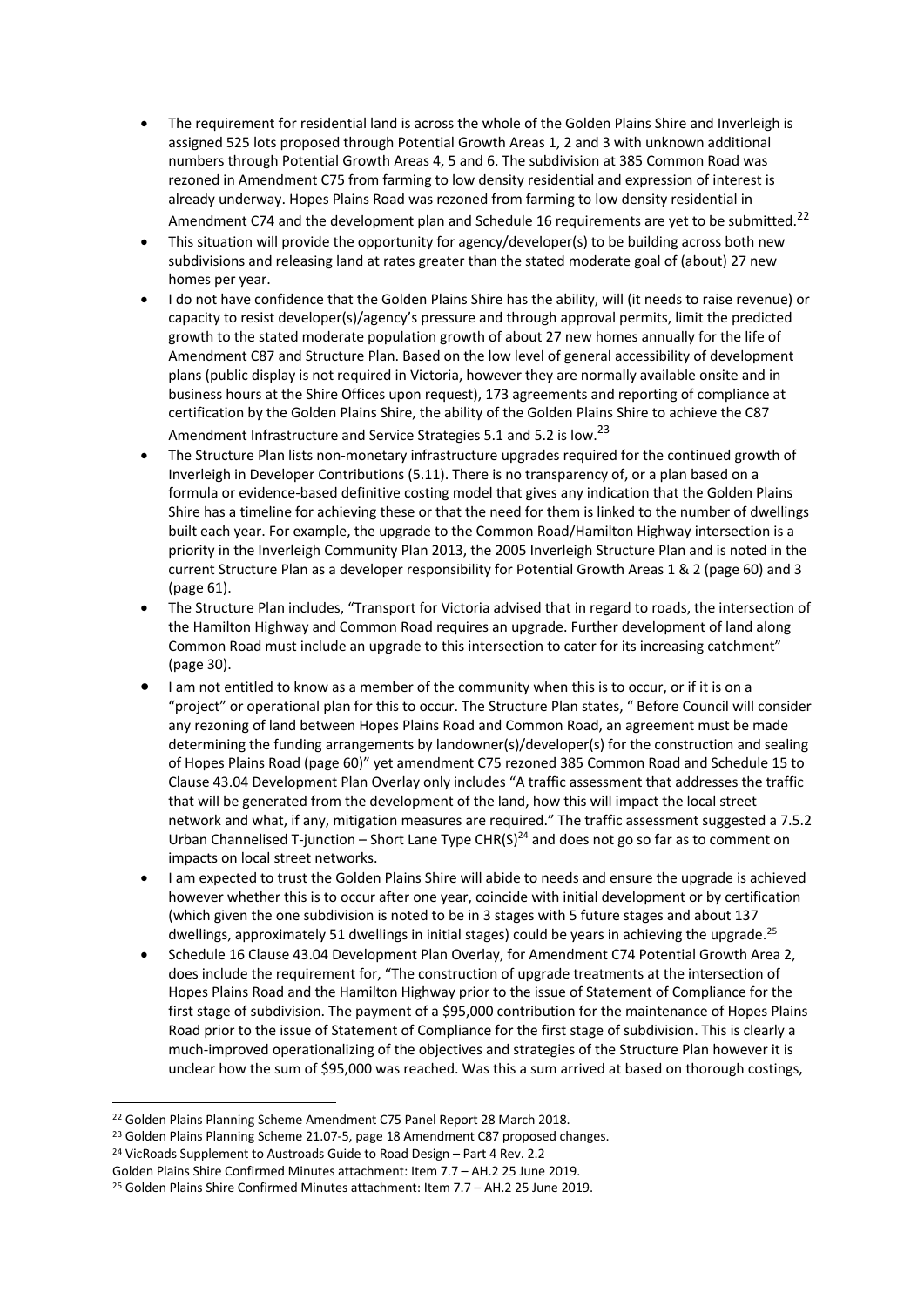will it provide maintenance of the road for one year, two years, the life of the subdivision or the life of the Structure plan? If not, will cost move to the residents or simply, as is the experience to date, be left in a poor state or diverted elsewhere $^{26}$ .

• A similar lack of transparency of thinking and of consultation with the community and other agencies is the predictable impact of Amendment C87 on the kindergarten and primary school. The Structure Plan solution to the lack of onsite expansion land is to spilt the school campus because it appears to be the most convenient solution. It is an unsound, unsafe and unimaginative option. For example, requiring a developer to build tennis courts at the Inverleigh Reserve and free up the land next to the school which the community and school could support and work toward establishing expansion with the responsible agencies, would achieve two of the strategies of the structure plan and the Amendment C87, being consolidation of development within the town centre, including community and social facilities and resolve the school's constraints in terms of enabling growth (page 43 of Structure Plan).

## **4. Inspectorate Report**

- The Local Government Golden Plains Shire Inspectorate Report March 2019 Identified 1) the CEO had not had a performance review since 2017, 2) that there was no objective auditing of individual staff use of procurement cards, 3) identified Councillors had not met their legislative requirements for interest returns, 4) the stated governance oversight of councillor expenses and reimbursements by the CEO was not supported by objective auditing, 5) that community grant assessments were being completed but by whom was not known, 6) there was non-compliance with the Public Records Act/document keeping including digital and non-digital, and 7) compliance with the council procurement policy and Section 186 of the Act including no list of contracts, and tender panel members not being those who completed the assessments, lack of signed confidentiality and conflict of interest declarations, or appropriate delegate sign off.
- Regards procurement practices, the report is particularly clear about the Golden Plains Shire's suboptimal practices including a request made to council some four months prior to the report date for the provision of a list of lump sum contracts awarded by council in excess of \$25,000 for the previous two-year period that could not be provided by the Golden Plains Shire. The August 2018 Response has completed most of the recommendations to date<sup>27</sup>, which should translate into improved governance of its internal processes and accountabilities.
- Nonetheless, as recently as 24 September 2019, the unconfirmed minutes record the instrument of delegation (embedded in the procurement policy dated 24 September 2019) was changed to allow the CEO's financial limitation under the delegation be doubled from \$200,000 to \$400,000 for awarding a single item/contract. The motion was a 3:3 councillor vote, with the Mayor casting his vote in favour of the motion and then exercised his casting vote to carry the motion.<sup>28</sup>
- The support for this decision was in part attributed to the improved and recent internal procurement processes and policy development (also dated 24 September 2019) following the inspectorate report recommendations which have not been in operation for any length of time and have not been evaluated as effective.

## **5. Developer contribution oversight and transparency**

• The Golden Plains Shire's policy for guiding the collection of development contributions does not have any formal Infrastructure Contributions Plans (ICP's) or Development Contributions Plans (DCP's)<sup>29</sup>, rather working within a 173 Agreement. My concern is not the use of the 173 Agreement to secure infrastructure and development contributions outside of a schedule but as this agreement is

<sup>&</sup>lt;sup>26</sup> Golden Plains Shire Confirmed Minutes 23 July 2019.

<sup>27</sup> Golden Plains Shire Response to the Inspectorate Report:

www.goldenplains.vic.gov.au/sites/default/files/Council%20Response%20-%20Progress%20Report%20- %20August%202019.pdf

<sup>&</sup>lt;sup>28</sup> Golden Plains Shire unconfirmed minutes for 24 September 2019 downloaded on 30 September 2019. <sup>29</sup> Golden Plains Shire Annual Report page 104.

www.goldenplains.vic.gov.au/sites/default/files/GPSC%20Annual%20Report%202018\_19.pdf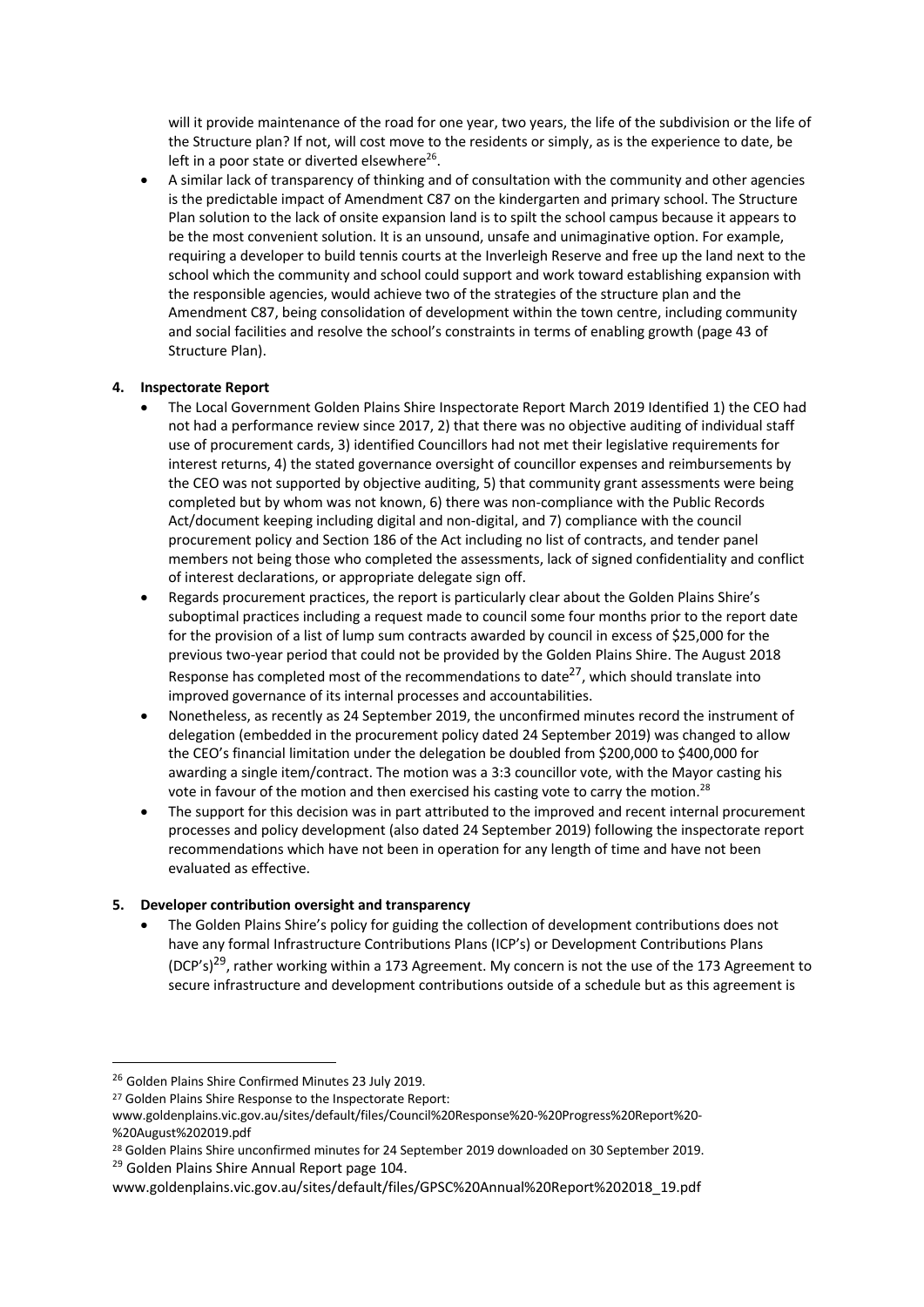subject to seal, it is not a transparent process. Councils that use a Development Contribution Plan report to the Minister and this is tabled in Parliament<sup>30</sup>.

- Reporting on the content and compliance with 173 Agreements at certification is not available unless under a Freedom of Information application.
- The reasonableness of the level of influence of landowner(s)/agencies on the decision-making of the Golden Plains Shire is unclear.
- The Golden Plains Shire Policy Manual Development Contributions (10.4) states all funds are deposited into an account and maintained as part of discretionary component of Retained Earnings.
- According to the policy, the last review was in May 2016 (as opposed to an amendment) in response to the State Government's desire to reduce complexity, increase transparency and standardize levies across a range of development settings<sup>31</sup>. The minutes include, "This policy will provide an interim measure until the development of an Infrastructure Contributions Plan for Council is formalised." There is nothing to suggest this has been completed or a formal decision made not to complete it.
- The lot costings are unchanged since 2016. Given the cost of land in Inverleigh has increased markedly since that time, and it is reasonable to estimate that 0.4 hectare lots could result from the Amendment C87 rezoning, and that there would be more lots resulting in increased profit for the owner(s)/agency<sup>32</sup>. It is also reasonable that the Golden Plains Shire Policy Manual Development Contributions cost per lot be reviewed regularly to reflect this increase in predicted profits.
- Reporting of development contributions is via the Auditor General audit for the annual report and reports culminative figures only. It therefore remains that the Inverleigh community is unlikely to know what has been asked for, when and whether at the certification point the agreement was complied with or if any monetary contributions were actually spent to directly benefit the Inverleigh community or directed elsewhere.
- The Golden Plains Shire has the power and option to improve the communication of information about agency/developer(s) contributions types and outcomes.

## **6. Failure to rezone as part of Amendment C87, the Inverleigh Flora and Fauna Reserve**

- In meeting the needs for residential land and development, the Golden Plains Shire has amended land from farming to low density residential, has removed objectives and strategies (other than fire related) for any consideration of the Inverleigh Flora and Fauna Reserve which is a significant part of the lives of the residents of Inverleigh and many visitors.
- The Golden Plains Shire claims it is in the interest of the Inverleigh Community to be assured of its future, that the areas of growth and the logical sequence will all be clear through rezoning and establishment of a town boundary.
- There is an apparent lack of will by the Golden Plains Shire to rezone the northern part of the Inverleigh Flora and Fauna Reserve from farming to public conservation and resource zone in line with the southern part of the Inverleigh Flora and Fauna Reserve.
- Rezoning this land as part of Amendment C87 would be appropriate and go some way to instilling some confidence that the Golden Plains Shire has listened and realised priorities for the community of Inverleigh.
- The public conservation and resource zone (Clause 36.03 Planning Practice note 42 Applying the Rural Zones - Planning Schemes) includes, "This zone provides for places where the primary intention is to conserve and protect the natural environment or resources. It also allows associated educational activities and resource-based uses." The Inverleigh Flora and Fauna Reserve has registered critically endangered flora.

# **7. Poor performance in the 2018 local government Customer Satisfaction survey**

• My concerns about the capacity of the Golden Plains Shire to support and represent the community of Inverleigh equitably and appropriately, is supported by the Customer Satisfaction Survey 2018

<sup>30</sup> www.planning.vic.gov.au/policy-and-strategy/development-contributions

<sup>&</sup>lt;sup>31</sup> Golden Plains Shire Minutes 24 May 2016 downloaded 4 October 2019.

 $32$  www.ahuri.edu.au/ data/assets/pdf file/0018/2097/AHURI Final Report No140 Counting-the-costsplanning-requirements,-infrastructure-contributions,-and-residential-development-in-Australia.pdf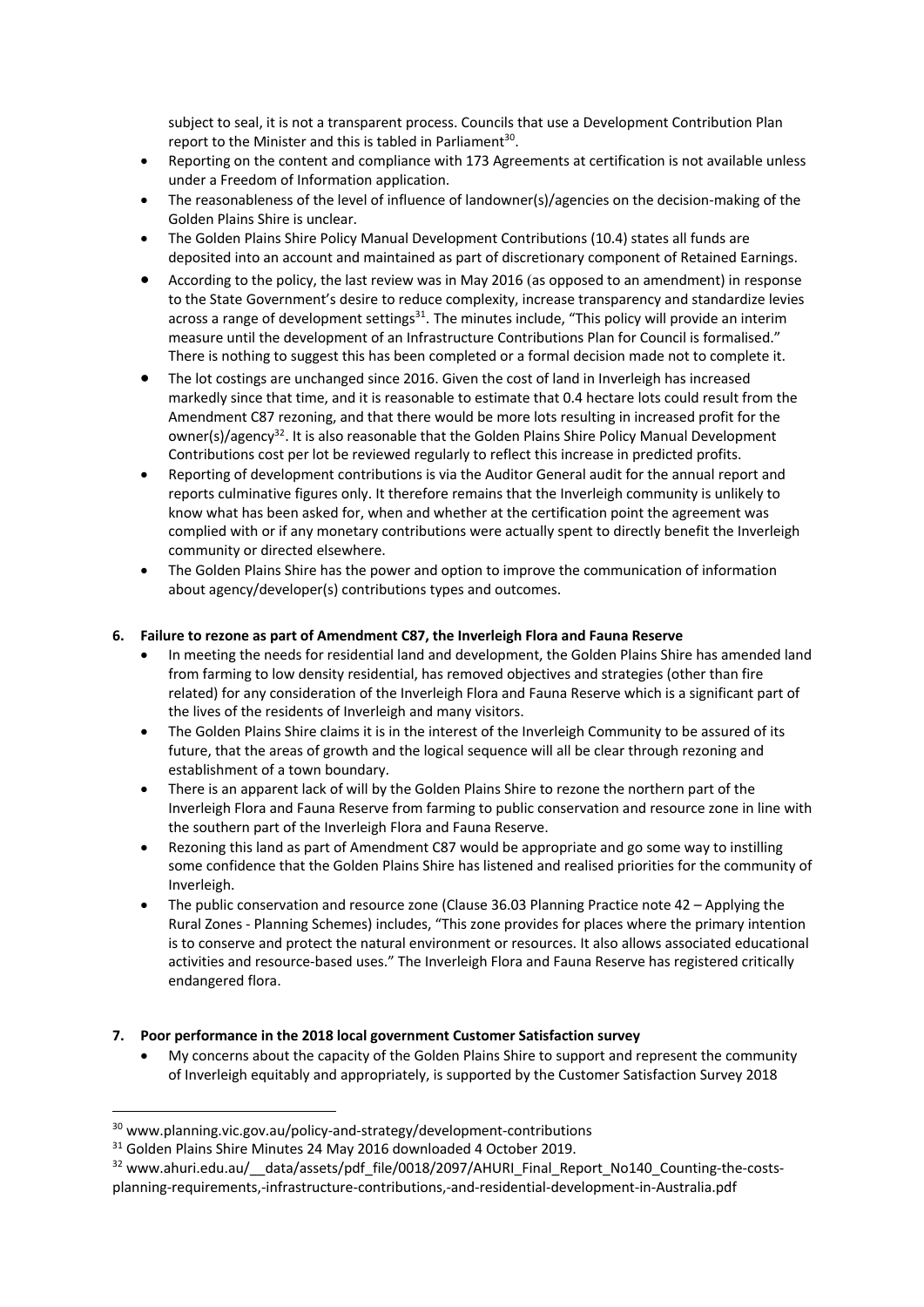Golden Plains Shire which concluded, "Golden Plains Shire Council's performance on most measures is in line with average ratings for Large Rural Group. However, in the areas of overall performance, Council performs significantly lower than the group average" and "Golden Plains Shire Council's performance is significantly lower than State-wide averages for councils across all core measures."33

# **8. Protection of Aboriginal cultural sites**

- The Golden Plains Shire states it works with Aboriginal Affairs Victoria and local co-operatives to identify Aboriginal cultural heritage sites and determine areas of high or low archaeological sensitivity.34 The Golden Plains Shire supported a Heritage review which was "settlement" specific and has a comprehensive list of registered sites and the Structure Plan and Amendments reflect the intent to protect and maintain it with a Heritage Plan and register $35$ .
- Regards Aboriginal Cultural Heritage, the Golden Plains Shire does not have a comparative shire or even district wide approach. The Golden Plains Shire Amendment C87 places the requirement for the safe keeping and identification of these sites with each landowner/developing agency (which risks inconsistency in approach and a narrow focus), by way of an overlay on each piece of land. Landowners (often along with lifestyle changes) and developer(s) are unequivocally focused on making a profit and there is no evidence the best interest of the traditional custodians and the safekeeping of these sites has been met through overlay requirements.
- There are approximately 20 Aboriginal sites recorded previously in the Inverleigh area and are registered with Aboriginal Affairs Victoria (AAV) however the details and information are not readily available nor has there been a mapping of potential additional sites.
- Inverleigh is subject to an extensive Aboriginal cultural significance overlay.
- As part of the 2005 review of the Inverleigh Structure Plan it was recommended that 1) a survey and report regarding important Aboriginal cultural heritage sites should be undertaken, 2) for planning purposes, an archaeologist should be engaged to undertake a desktop assessment, 3) that known sites would be presented on a map and the information used to highlight zones of high or low archaeological sensitivity, 4) that subsequent archaeological investigation would be field survey of areas proposed for development and include consultation of the Wathaurong Aboriginal Cooperative, 5) that appropriate measures should be undertaken to ensure new development does not adversely impact on such sites and 6) a cultural heritage assessment could be a requirement of a Development Plan Overlay on any sites proposed to be rezoned and developed (this appears to have been actioned by the Golden Plains Shire).
- The C75 amendment rezoned 385 Common Road, which is part of Potential Growth Area 3 and includes four of the registered Aboriginal sites and is believed to be the site of a conflict in which Aboriginal Peoples died<sup>36</sup>.
- The Flora and Fauna Reserve and Potential Growth Area 6 also have registered sites.
- Planning Practice Note 37, Rural Residential Development specifies any proposal must include an adequate assessment of the locality's landscape and heritage values and the potential for impacts, or that landscapes or places classified by the National Trust of Australia or included in the Victorian Heritage Register or registers maintained by the Office of Aboriginal Affairs Victoria or the Australian Heritage Council must not be proposed for rural residential development without consultation with those organisations37. There is no evidence this takes place **prior** to a proposal or amendment, including those approved through Panel review - C74, C75 and the current Amendment C87.
- The development overlay only requires an owner/agent to complete a review of greenfield to a specific subdivision and not that bordering on or impacted by the development/subdivision. For example, there is no evidence the proposed positioning of the biolink for 385 Common Road or the planned river front walkways etc was informed by an understanding of the cultural significance of the Inverleigh area, or the areas bordering on the developments and any registered sites.

<sup>33</sup>www.goldenplains.vic.gov.au/sites/default/files/J00643%20CSS%202018%20Golden%20Plains%20Shire%20C ouncil%20Report.pdf

<sup>34</sup> Golden Plains Planning Scheme 21.07-5; 21/12/2017 C76.

<sup>35</sup> www.goldenplains.vic.gov.au/residents/my-home/planning/heritage-planning

<sup>36</sup> Lonsdale, Joan *Gateway to the West*, Inverleigh progress Association, 1978, page 5.

<sup>37</sup> www.planning.vic.gov.au/resource-library/planning-practice-notes